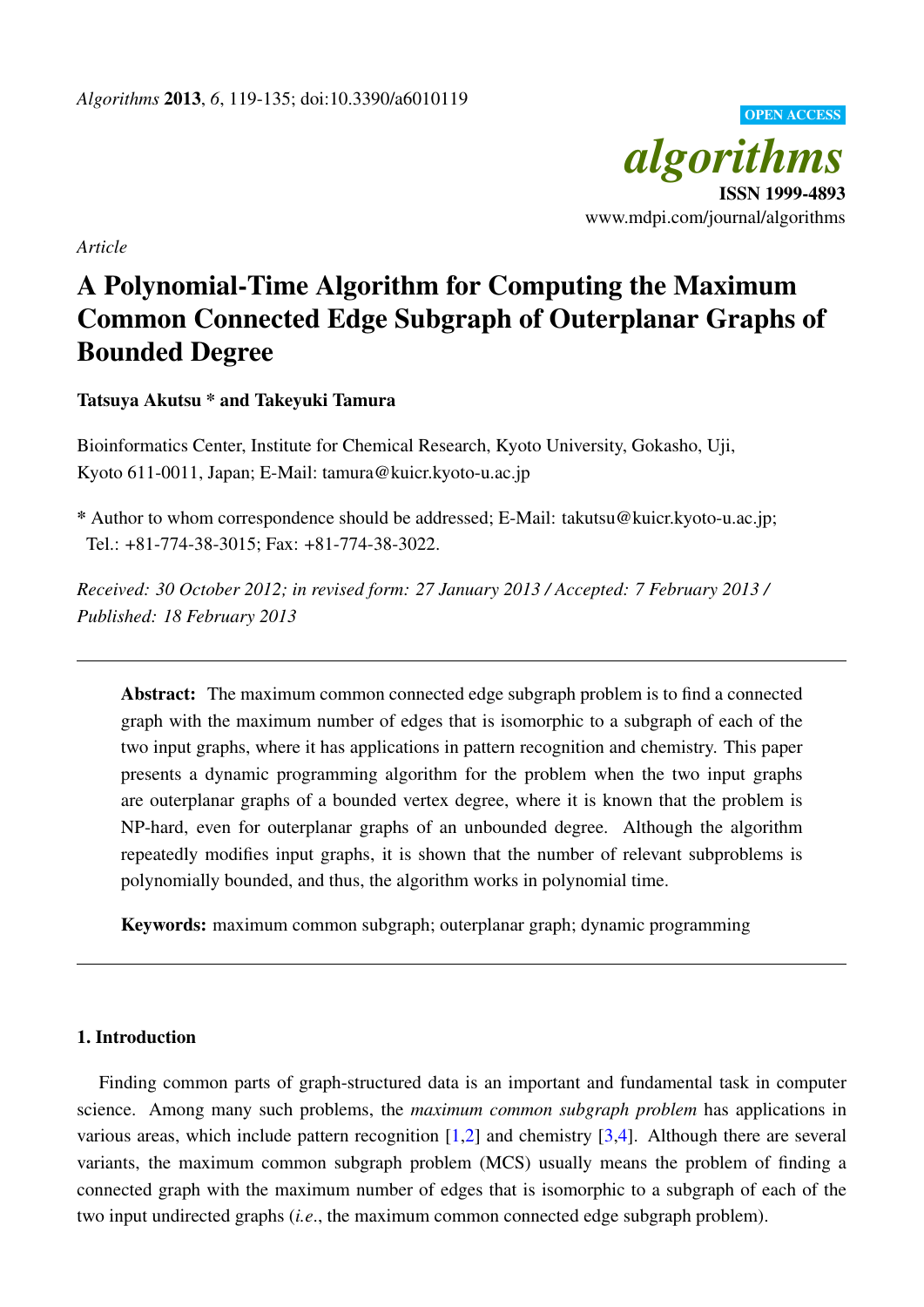Because of its importance in pattern recognition and chemistry, many practical algorithms have been developed for MCS and its variants [1–4]. Some exponential-time algorithms that are better than naive ones have also been developed [5,6]. Kann studied the approximability of MCS and related problems [7].

It is also important for MCS to study a polynomially solvable subclasses of graphs, because graph structures are restricted in many application areas. It is well-known that if input graphs are trees, MCS can be solved in polynomial time using maximum weight bipartite matching [8]. Akutsu showed that MCS can be solved in polynomial time if input graphs are almost trees of bounded degree, whereas MCS remains NP-hard for almost trees of unbounded degree [9], where a graph is called an almost tree if it is connected and the number of edges in each biconnected component is bounded by the number of vertices plus some constant. Yamaguchi *et al*. developed a polynomial-time algorithm for MCS and the maximum common induced connected subgraph problem for a degree bounded partial *k*-tree and a graph with a polynomially bounded number of spanning trees, where *k* is a constant [10]. However, the latter condition seems rather artificial. Schietgat *et al*. developed a polynomial-time algorithm for outerplanar graphs under the block-and-bridge preserving subgraph isomorphism [11]. However, they modified the definition of MCS by this restriction. Although it was announced that MCS can be solved in polynomial time if input graphs are partial *k*-trees and MCS must be *k*-connected (for example, see [12]), the restriction that subgraphs are *k*-connected is too strict from a practical viewpoint. As for the subgraph isomorphism problem, which is closely related to MCS, polynomial-time algorithms have been developed for biconnected outerplanar graphs [13,14] and for partial *k*-trees with some constraints, as well as their extensions [15,16].

In this paper, we present a polynomial-time algorithm for outerplanar graphs of a bounded degree (a preliminary version has appeared in [17]). Although this graph class is not a superset of the classes in previous studies [9,10], it covers a wide range of chemical compounds (it was reported that 94.4% of chemical compounds in the NCI database have outerplanar graph structures [18]). Furthermore, the algorithm and its analysis in this paper are not simple extensions or variants of those for the subgraph isomorphism problem for outerplanar graphs [13,14] or partial *k*-trees [15,16]. These algorithms heavily depend on the property that each connected component in a subgraph is not decomposed. However, to be discussed in Section 4, connected components from both input graphs can be decomposed in MCS, and considering all decompositions easily leads to exponential-time algorithms. In order to cope with this difficulty, we introduce the concept of a *blade*. The blade and its analysis play a key role in this paper.

It is to be noted that the number of MCS can be exponential even for trees [19]. Therefore, our proposed algorithm and all polynomial-time algorithms mentioned above are focusing on finding the one of MCS's. It should also be noted that the proposed algorithm is not practical, because the polynomial degree is very high, although it gives a non-trivial theoretical result on the computation of MCS.

#### 2. Preliminaries

A graph is called *outerplanar* if it can be drawn on a plane such that all vertices lie on the outer face (*i.e*., the unbounded exterior region) without crossing of edges. Although there exist many embeddings (*i.e*., drawings on a plane) of an outerplanar graph, it is known that one embedding can be computed in linear time. Therefore, in this paper, we assume that each graph is given with its planar embedding. A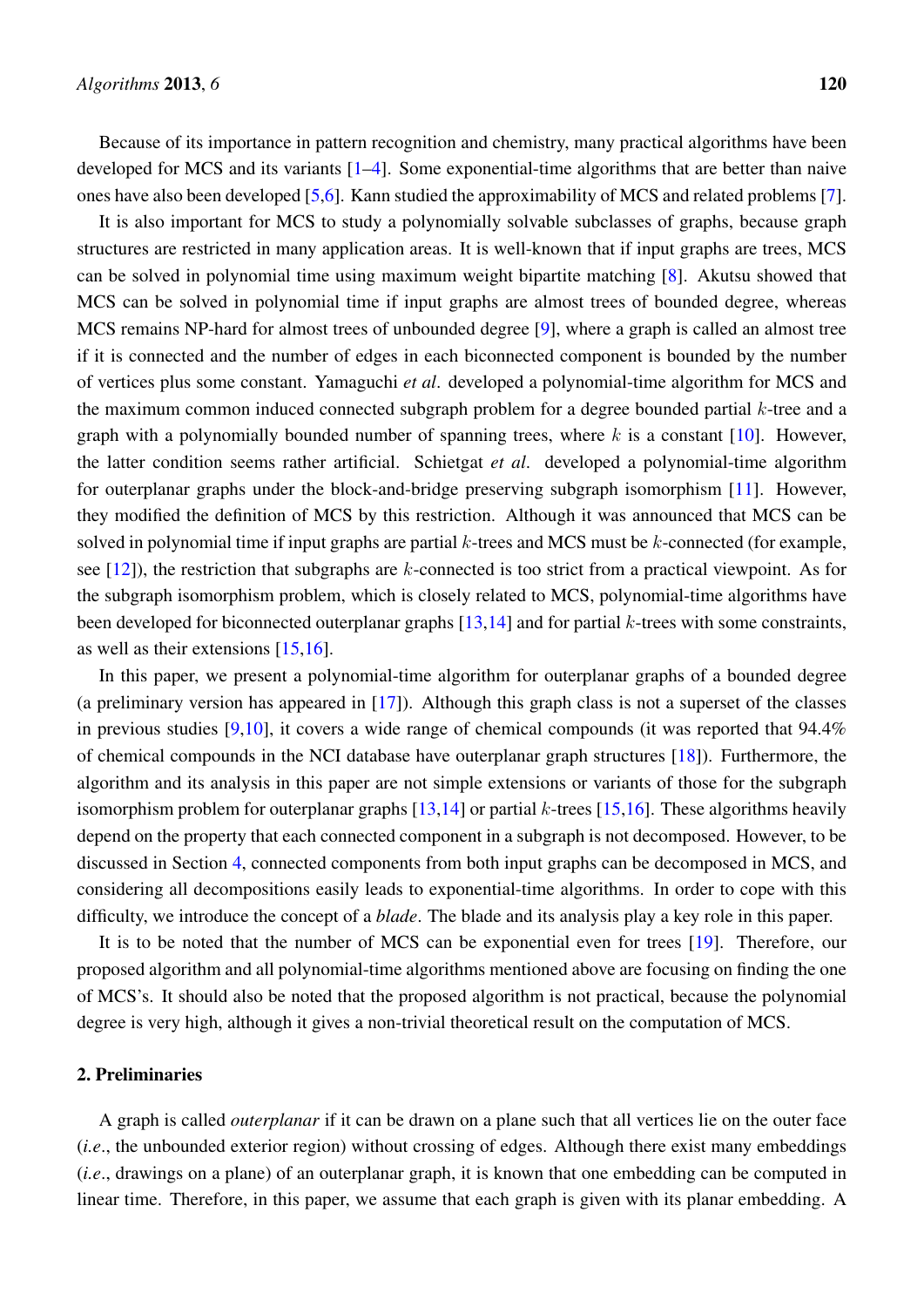path is called *simple* if it does not pass the same vertex multiple times. In this paper, a path always means a simple path that is not a cycle.

A *cut vertex* of a connected graph is a vertex whose removal disconnects the graph. A graph is *biconnected* if it is connected and does not have a cut vertex. A maximal biconnected subgraph is called a *biconnected component*. A biconnected component is called a *block* if it consists of at least three vertices; otherwise, it is an edge and called a *bridge*. An edge in a block is called an *outer* edge if it lies on the boundary of the outer face; otherwise, it is called an *inner* edge. It is well-known that any block of an outerplanar graph has a unique Hamiltonian cycle, which consists of outer edges only [20]. For the details of the terminology used in graphs and outerplanar graphs, refer to an appropriate textbook on graph theory (e.g.,  $[21]$ ).

If we fix an arbitrary vertex of a graph *G* as the root *r*, we can define the parent-child relationship on biconnected components. For two vertices, *u* and *v*, *u* is called *further* than *v* if every simple path from *u* to *r* contains *v*. A biconnected component, *C*, is called a *parent* of a biconnected component *C ′* if *C* and  $C'$  share a vertex  $v$ , where  $v$  is uniquely determined, and every path from any vertex in  $C'$  to the root contains *v*. In such a case, *C ′* is called a *child* of *C*. A cut vertex *v* is also called a *parent* of *C* if *v* is contained in both *C* and its parent component ( both of a cut vertex and a biconnected component can be parents of the same component). Furthermore, the root,  $r$ , is a parent of  $C$  if  $r$  is contained in  $C$ .

For each cut vertex  $v$ ,  $G(v)$  denotes the subgraph of  $G$  induced by  $v$  and the vertices further than  $v$ . For a pair of a cut vertex *v* and a biconnected component, *C*, containing *v*,  $G(v, C)$  denotes the subgraph of *G* induced by vertices in *C* and its descendant components. For a biconnected component, *B*, with its parent cut vertex, *w*, a pair of vertices, *v* and *v'*, in *B* is called a *cut pair* if  $v \neq v'$ ,  $v \neq w$  and  $v' \neq w$  hold. For a cut pair  $(v, v')$  in *B*,  $VB(v, v')$  denotes the set of the vertices lying on the one of the two paths connecting  $v$  and  $v'$  in the Hamiltonian cycle that does not contain the parent cut vertex, except its endpoints.  $B(v, v')$  is the subgraph of *B* induced by  $VB(v, v')$  and is called a *half block*. It is to be noted that  $B(v, v')$  contains both *v* and *v'*. Then,  $G(v, v')$  denotes the subgraph of *G* induced by  $VB(v, v')$  and the vertices in the biconnected components, each of which is a descendant of some vertex in  $VB(v, v') - \{v, v'\}$ , and  $G(v, v')$  denotes the subgraph of *G* induced by the vertices in  $G(v, v')$  and descendant components of *v* and *v ′* , where descendants are defined via the parent-child relationship.

Example Figure 1 shows an example of an outerplanar graph *G*(*V, E*). Blocks and bridges are shown by gray regions and bold lines, respectively.  $B_1$ ,  $B_3$  and  $e_2$  are the children of the root *r*.  $B_4$ ,  $B_6$  and  $B_7$ are the children of  $B_3$ , whereas  $B_4$  and  $B_6$  are the children of *w*. Both *w* and  $B_3$  are the parents of  $B_4$ and  $B_6$ .  $G(w)$  consists of  $B_4$ ,  $B_5$  and  $B_6$ , whereas  $G(w, B_4)$  consists of  $B_4$  and  $B_5$ .  $(v, v')$  is a cut pair of  $B_7$ , and  $B_7(v, v')$  is a region surrounded by a dashed bold curve.  $G(v, v')$  consists of  $B_7(v, v')$ ,  $B_8$ , *B*<sub>9</sub>, *B*<sub>10</sub>, *e*<sub>4</sub>, *e*<sub>5</sub> and *e*<sub>6</sub>, whereas *G*(*v*, *v'*) consists of *B*<sub>7</sub>(*v*, *v'*), *B*<sub>10</sub>, *e*<sub>4</sub> and *e*<sub>5</sub>.

If a connected graph,  $G_c(V_c, E_c)$ , is isomorphic to a subgraph of  $G_1$  and a subgraph of  $G_2$ , we call  $G_c$  a *common subgraph* of  $G_1$  and  $G_2$ . A common subgraph  $G_c$  is called a *maximum common connected edge subgraph* of  $G_1$  and  $G_2$  if its *size* is the maximum among all common subgraphs (we use MCS to denote both the problem and the maximum common subgraph), where the size means the number of edges. In what follows, for the sake of simplicity, a *maximum common subgraph* (MCS) always means a maximum common connected edge subgraph. In this paper, we consider the following problem.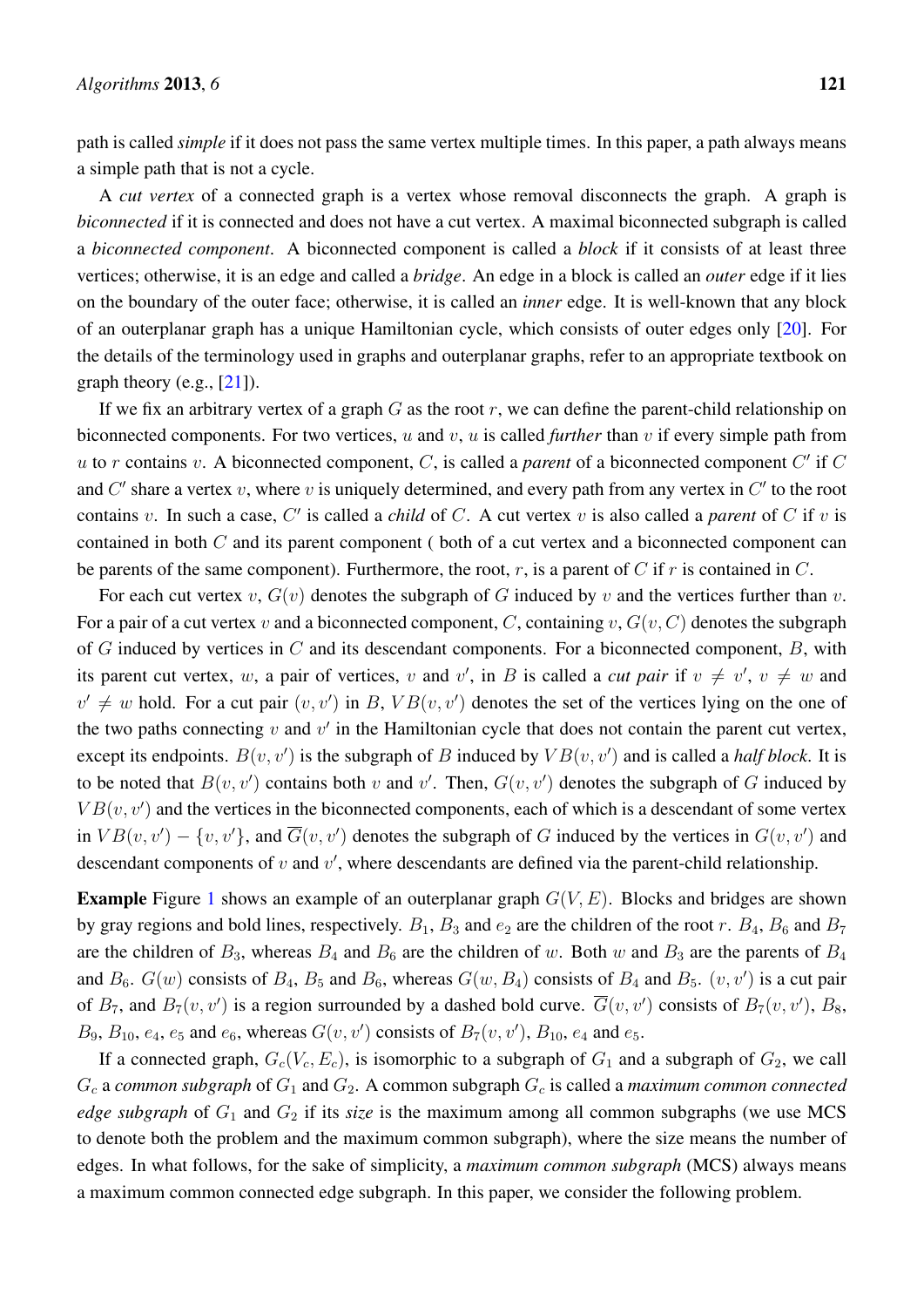

Figure 1. Example of an outerplanar graph.

#### Maximum Common Subgraph of Outerplanar Graphs of Bounded Degree (OUTER-MCS)

Given two undirected connected outerplanar graphs,  $G_1$  and  $G_2$ , whose maximum vertex degree is bounded by a constant,  $D$ , find a maximum common subgraph of  $G_1$  and  $G_2$ .

Note that the degree bound is essential, because MCS is NP-hard for outerplanar graphs of unbounded degree, even if each biconnected component consists of at most three vertices [9]. Although we do not consider labels on vertices or edges, our results can be extended to vertex-labeled and/or edge-labeled cases in which label information must be preserved in isomorphic mapping. In the following, *n* denotes the maximum number of vertices of two input graphs ( it should be noted that the number of vertices and the number of edges are in the same order, since we only consider connected outerplanar graphs).

In this paper, we implicitly make extensive use of the following well-known fact [13], along with outerplanarity of the input graphs.

**Fact 1** Let  $G_1$  and  $G_2$  be biconnected outerplanar graphs. Let  $(u_1, u_2, \ldots, u_m)$  (resp.  $(v_1, v_2, \ldots, v_n)$ ) *be the vertices of*  $G_1$  (resp.  $G_2$ ) arranged in clockwise order in a planar embedding of  $G_1$  (resp.  $G_2$ ). If there is an isomorphic mapping  $\{(u_1,v_{i_1}),(u_2,v_{i_2}),\ldots,(u_m,v_{i_m})\}$  from  $G_1$  to a subgraph of  $G_2$ , then  $v_{i_1}, v_{i_2}, \ldots, v_{i_m}$  appear in  $G_2$  in either clockwise or counterclockwise order.

## 3. Algorithm for a Restricted Case

In this section, we consider the following restricted variant of OUTER-MCS, which is called SIMPLE-OUTER-MCS, and present a polynomial-time algorithm for it: (i) any two vertices in different biconnected components in a maximum common subgraph, *Gc*, must not be mapped to vertices in the same biconnected component in  $G_1$  (resp.  $G_2$ ); (ii) each bridge in  $G_c$  must be mapped to a bridge in  $G_1$ (resp.  $G_2$ ); (iii) the maximum degree need not be bounded.

It is to be noted from the definition of a common subgraph (regardless of the above restrictions) that no two vertices in different biconnected components in  $G_1$  (resp.  $G_2$ ) are mapped to vertices in the same biconnected component in any common subgraph, and no bridge in  $G_1$  (resp.  $G_2$ ) is mapped to an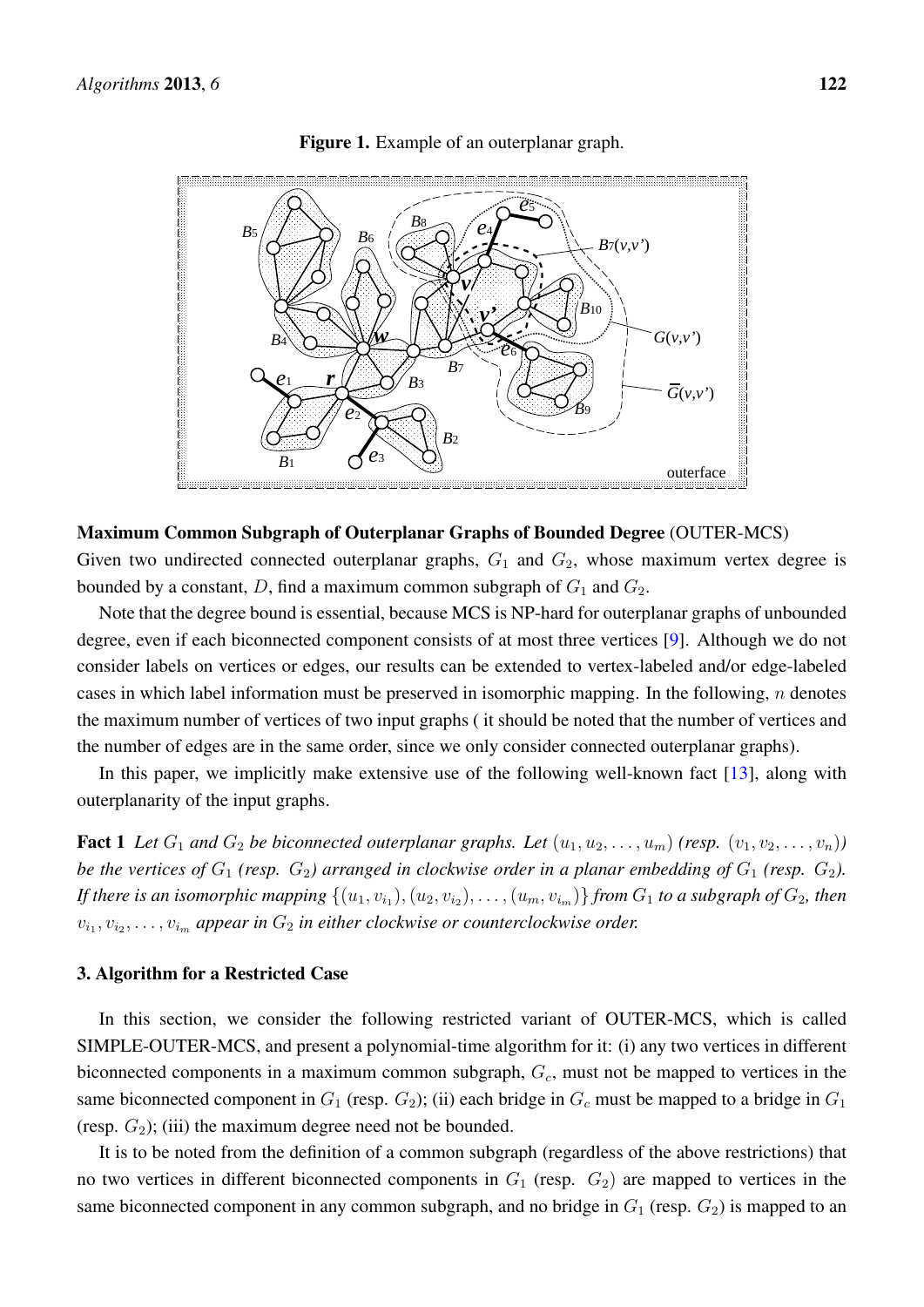edge in a block in any common subgraph (otherwise there would exist a cycle containing the edge in a common subgraph, which would mean that the edge in  $G_1$  (resp.,  $G_2$ ) is not a bridge).

SIMPLE-OUTER-MCS is intrinsically the same as the one studied by Schietgat *et al*. [11]. Although our algorithm is more complex and less efficient than their algorithm, we present it here, because the algorithm for a general (but bounded degree) case is rather involved and is based on our algorithm for SIMPLE-OUTER-MCS.

Here, we present a recursive algorithm to compute the size of MCS in SIMPLE-OUTER-MCS, which can be easily transformed into a dynamic programming algorithm to compute an MCS, as is true for many other dynamic programming algorithms. The following is the main procedure of the recursive algorithm.

Procedure *SimpleOuterMCS*(*G*1*, G*2)  $s_{\text{max}} \leftarrow 0;$ for all pairs of vertices  $(u, v) \in V_1 \times V_2$  do Let  $(u, v)$  be the root pair  $(r_1, r_2)$  of  $(G_1, G_2)$ ;  $s_{\text{max}} \leftarrow \max(s_{\text{max}}, MCS_c(G_1(r_1), G_2(r_2)));$ return  $s_{\text{max}}$ .

The algorithm consists of a recursive computation of the following three scores:

- $MCS<sub>c</sub>(G<sub>1</sub>(u), G<sub>2</sub>(v))$ : the size of an MCS  $G<sub>c</sub>$  between  $G<sub>1</sub>(u)$  and  $G<sub>2</sub>(v)$ , where  $(u, v)$  is a pair of the roots or a pair of cut vertices, and *G<sup>c</sup>* must contain a vertex corresponding to both *u* and *v*.
- $MCS_b(G_1(u, C), G_2(v, D))$ : the size of an MCS  $G_c$  between  $G_1(u, C)$  and  $G_2(v, D)$ , where  $(C, D)$ is either a pair of blocks or a pair of bridges, *u* (resp. *v*) is the cut vertex belonging to both *C* (resp. *D*) and its parent,  $G_c$  must contain a vertex corresponding to both *u* and *v* and  $G_c$  must contain a biconnected component (which can be empty) corresponding to a subgraph of *C* and a subgraph *D*.
- $MCS_p(G_1(u, u'), G_2(v, v'))$ : the size of an MCS  $G_c$  between  $G_1(u, u')$  and  $G_2(v, v')$ , where  $(u, u')$ (resp.  $(v, v')$ ) is a cut pair, and  $G_c$  must contain a cut pair  $(w, w')$  corresponding to both  $(u, u')$ and  $(v, v')$ . If there does not exist such  $G_c$  (which must be connected), its score is  $-\infty$ .

In the following, we describe how to compute these scores.

**Computation of**  $MCS<sub>c</sub>(G<sub>1</sub>(u), G<sub>2</sub>(v))$ 

As in the dynamic programming algorithm for MCS for trees or almost trees [9], we construct a bipartite graph and compute a maximum weight matching.

Let  $C_1, \ldots, C_{h_1}, e_1, \ldots, e_{h_2}$  and  $D_1, \ldots, D_{k_1}, f_1, \ldots, f_{k_2}$  be children of *u* and *v* respectively, where  $C_i$ 's and  $D_i$ 's are blocks and  $e_i$ 's and  $f_i$ 's are bridges (see Figure 2). We construct an edge-weighted bipartite graph  $BG(X, Y; E)$  by

$$
X = \{C_1, \ldots, C_{h_1}, e_1, \ldots, e_{h_2}\}
$$
  
\n
$$
Y = \{D_1, \ldots, D_{k_1}, f_1, \ldots, f_{k_2}\}
$$
  
\n
$$
E = \{(x, y) \mid x \in X, y \in Y\}
$$
  
\n
$$
w(C_i, f_j) = 0
$$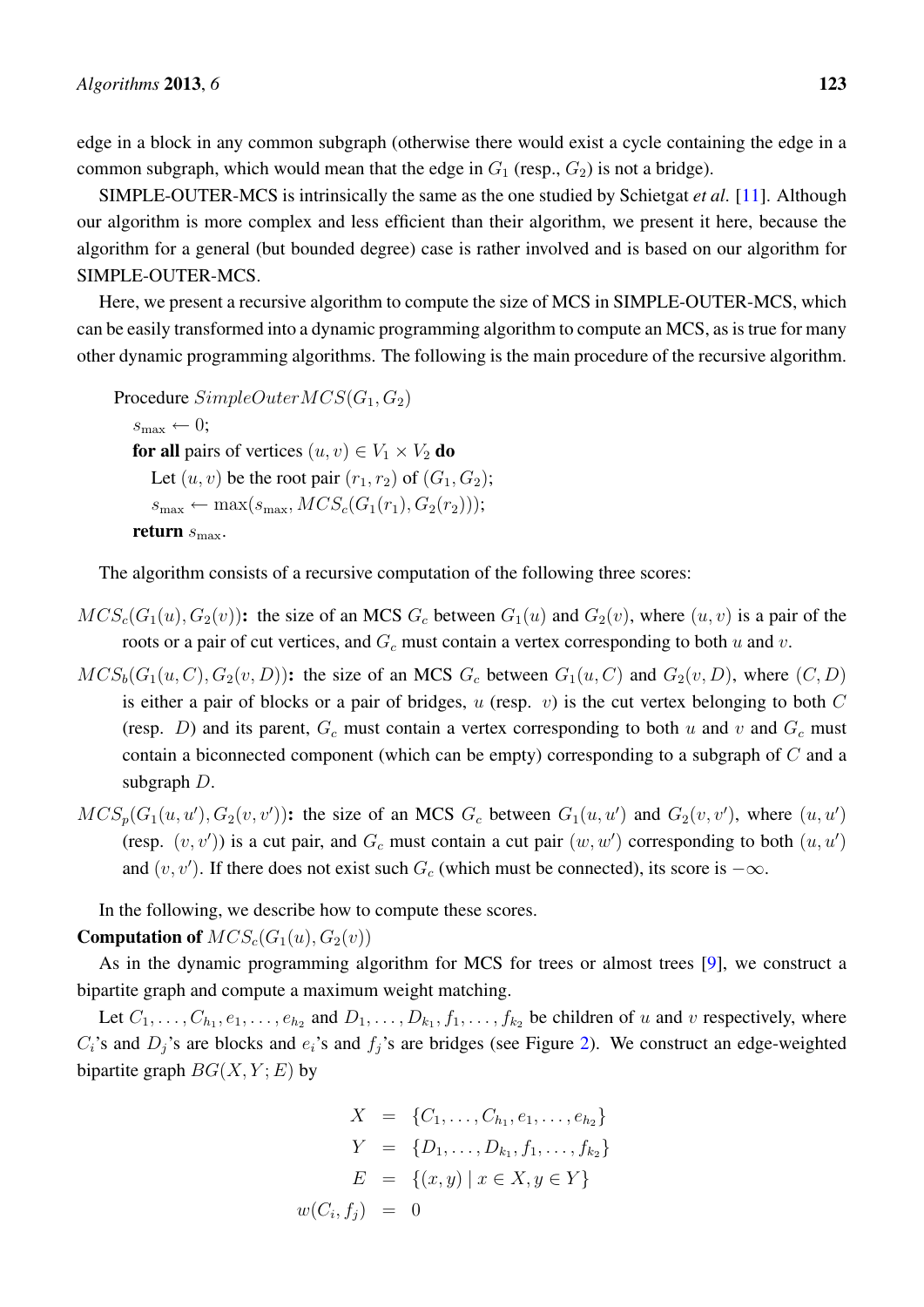$$
w(C_i, D_j) = \text{MCS}_b(G_1(u, C_i), G_2(v, D_j))
$$
  
\n
$$
w(e_i, D_j) = 0
$$
  
\n
$$
w(e_i, f_j) = \text{MCS}_b(G_1(u, e_i), G_2(v, f_j))
$$

Then, we let  $MCS<sub>c</sub>(G<sub>1</sub>(u), G<sub>2</sub>(v))$  be the weight of the maximum weight bipartite matching of  $BG(X, Y; E)$ . It is to be noted that  $w(C_i, f_j) = 0$  (resp.,  $w(e_i, D_j) = 0$ ) comes from the fact that  $f_i$  must be mapped to a bridge in  $G_c$ , but a bridge in  $G_c$  must not be mapped to an edge in any block (e.g., *Ci*), because of the condition (ii) of SIMPLE-OUTER-MCS.

**Figure 2.** Computation of  $MCS_c(G_1(u), G_2(v))$ .



#### **Computation of**  $MCS_b(G_1(u, C), G_2(v, D))$

Let  $(u_1, u_2, \ldots, u_h)$  be the sequence of vertices in  $G_1(u, C)$ , such that there exists an edge,  $\{u_i, u\}$ , for each  $u_i$ , where  $u_1, u_2, \ldots, u_h$  are arranged in clockwise order.  $(v_1, v_2, \ldots, v_k)$  is defined for  $G_2(v, D)$ in the same way. It is to be noted that (*C, D*) is either a pair of blocks or a pair of bridges. A pair of subsequences  $((u_{i_1}, u_{i_2}, \ldots, u_{i_g}), (v_{j_1}, v_{j_2}, \ldots, v_{j_g}))$  is called an *alignment* if  $i_1 < i_2 < \cdots < i_g$  and *j*<sub>1</sub> < *j*<sub>2</sub> < ⋅ ⋅ ⋅ *s j*<sub>*g*</sub> or *j*<sub>g</sub> < *j*<sub>g-1</sub> < ⋅ ⋅ ⋅ *s j*<sub>1</sub> hold ( the latter ordering is required for handling mirror images.), where  $q = 0$  is allowed. We compute  $MCS_b(G_1(u, C), G_2(v, D))$  by the following (see Figure 3):

Procedure  $SimpleOuterMCS_b(G_1(u, C), G_2(v, D))$  $s_{\text{max}} \leftarrow 0;$ for all alignments  $((u_{i_1}, u_{i_2}, \ldots, u_{i_g}), (v_{j_1}, v_{j_2}, \ldots, v_{j_g}))$  do; if *C* is a block and  $g = 1$  then continue; /\* blocks must be preserved \*/  $s \leftarrow 0$ ; for  $t = 1$  to  $g$  do  $s \leftarrow s + 1 + MCS_c(G_1(u_{i_t}), G_2(v_{j_t}));$ for  $t = 2$  to g do  $s \leftarrow s + MCS_p(G_1(u_{i_{t-1}}, u_{i_t}), G_2(v_{j_{t-1}}, v_{j_t}));$  $s_{\text{max}} \leftarrow \max(s, s_{\text{max}});$ return  $s_{\text{max}}$ .

In the above procedure, the first inner for loop takes care of blocks, such as  $C_1$ ,  $C_4$ ,  $D_1$  and  $D_4$  in Figure 3, whereas the second inner for loop takes care of half blocks, such as  $C_2$ ,  $C_3$ ,  $D_2$ ,  $D_3$  and  $D_5$  in Figure 3.

For example, consider an alignment,  $((u_1, u_2, u_3), (v_1, v_2, v_4))$ , in Figure 3, where all alignments are to be examined in the algorithm. Then, the score of this alignment is given by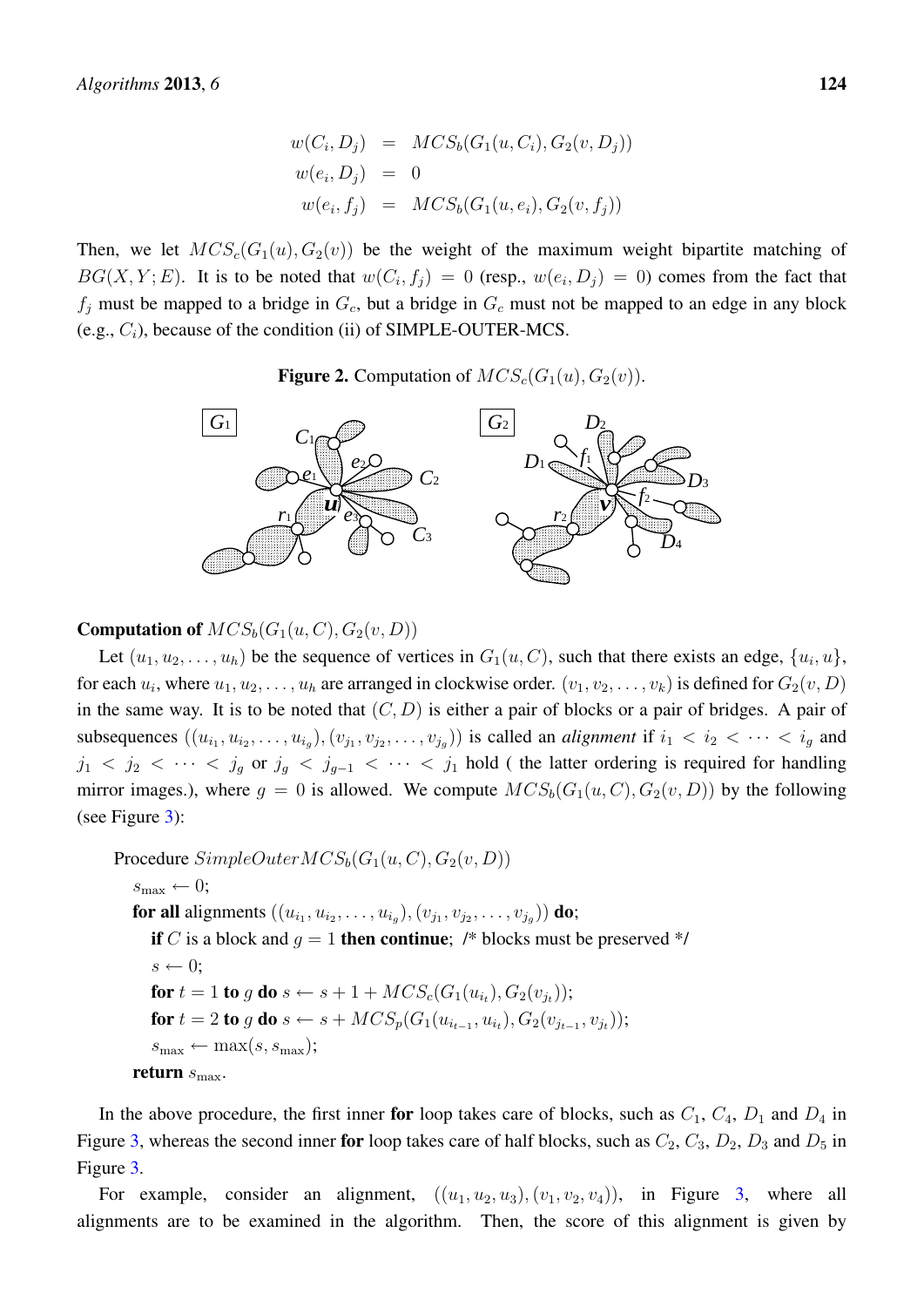$3+MCS_b(G_1(u_1, C_1), G_2(v_1, D_1))+MCS_p(G_1(u_1, u_2), G_2(v_1, v_2))+MCS_p(G_1(u_2, u_3), G_2(v_2, v_4)).$  $MCS_b(G_1(u_1, C_1), G_2(v_1, D_1))$  comes via the computation of  $MCS_c(G_1(u_1), G_2(v_1))$ , in which *BG*(*X,Y*; *E*) is given by  $X = \{C_1\}$ ,  $Y = \{D_1\}$ ,  $E = \{(C_1, D_1)\}$ , and thus, the maximum weight matching is given by  $w(C_1, D_1) = MCS_b(G_1(u_1, C_1), G_2(v_1, D_1))$ . In this case, an edge,  $\{v, v_3\}$ , is removed and then  $v_3$  is treated as a vertex on the path connecting  $v_2$  and  $v_4$  in the outer face. For another example, consider an alignment  $((u_1), (v_1))$  in the same figure. Then, this alignment is ignored by the "if ... then ..." line of the procedure, because a bridge in  $G_c$ , which would correspond to  $\{u, u_1\}$  in  $G_1$ and  $\{v, v_1\}$  in  $G_2$ , must not be mapped to an edge in *C* or *D*. However, if both  $\{u, u_1\}$  and  $\{v, v_1\}$  are bridges, the resulting score would be  $1 + MCS<sub>c</sub>(G<sub>1</sub>(u<sub>1</sub>), G<sub>2</sub>(v<sub>1</sub>)).$ 

**Figure 3.** Computation of  $MCS_b(G_1(u, C), G_2(v, D))$ .



Since the above procedure examines all possible alignments, it may take exponential time. However, we can modify it into a dynamic programming procedure, as shown below, where we omit a subprocedure for handling mirror images, because it is trivial. In this procedure,  $u_1, u_2, \ldots, u_h$  and  $v_1, v_2, \ldots, v_k$  are processed from left to right. In the first for loop,  $M[s, t]$  stores the size of MCS between  $G_1(u_s)$  and  $G_2(v_t)$  plus one (corresponding to a common edge between  $\{u, u_s\}$  and  $\{v, v_t\}$ ). The double **for** loop computes an optimal alignment.  $M[s, t]$  stores the size of MCS between  $G_1(u, C)$ and  $G_2(v, D)$  up to  $u_s$  and  $v_t$ , respectively.  $flag$  is introduced to ensure the connectedness of a common subgraph. For example,  $flag = 0$  if  $G_1(u)$  is a triangle, but  $G_2(v)$  is a rectangle. If C (and also D) is an edge,  $flag = 0$ , but the procedure returns  $M[1, 1]$ .

**for all** 
$$
(s, t) \in \{1, \ldots, h\} \times \{1, \ldots, k\}
$$
 **do**

\n
$$
M[s, t] \leftarrow 1 + MCS_c(G_1(u_s), G_2(v_t));
$$
\n*flag*  $\leftarrow$  0;

\n**for**  $s = 2$  **to**  $h$  **do**

\n
$$
\text{for } t = 2
$$
 **to**  $k$  **do**\n
$$
M[s, t] \leftarrow M[s, t] + \max_{s' < s, t' < t} \{M[s', t'] + MCS_p(G_1(u_{s'}, u_s), G_2(u_{t'}, u_t))\};
$$
\n**if**  $M[s, t] > -\infty$  **then**  $flag \leftarrow 1$ ;

\n**if**  $G: \text{ and } \text{if } M \text{ is a } t \in \mathbb{R} \text{ and } \text{if } M \text{ is a } t \in \mathbb{R} \text{ and } \text{if } M \text{ is a } t \in \mathbb{R} \text{ and } \text{if } M \text{ is a } t \in \mathbb{R} \text{ and } \text{if } M \text{ is a } t \in \mathbb{R} \text{ and } \text{if } M \text{ is a } t \in \mathbb{R} \text{ and } \text{if } M \text{ is a } t \in \mathbb{R} \text{ and } \text{if } M \text{ is a } t \in \mathbb{R} \text{ and } \text{if } M \text{ is a } t \in \mathbb{R} \text{ and } \text{if } M \text{ is a } t \in \mathbb{R} \text{ and } \text{if } M \text{ is a } t \in \mathbb{R} \text{ and } \text{if } M \text{ is a } t \in \mathbb{R} \text{ and } \text{if } M \text{ is a } t \in \mathbb{R} \text{ and } \text{if } M \text{ is a } t \in \mathbb{R} \text{ and } \text{if } M \text{ is a } t \in \mathbb{R} \text{ and } \text{if } M \text{ is a } t \in \mathbb{R} \text{ and } \text{if } M \text{ is a } t \in \math$ 

if *C* is a block and  $flag = 0$  then return 0 else return  $\max_{s,t} M[s,t]$ .

## **Computation of**  $MCS_p(G_1(u, u'), G_2(v, v'))$

Let  $(u_1, u_2, \ldots, u_h)$  be the sequence of vertices in  $G_1(u, u')$ , such that there exists an edge  $\{u_i, u\}$ or  $\{u_i, u'\}$  for each  $u_i$ , where  $u_1, u_2, \dots, u_h$  are arranged in clockwise order.  $(v_1, v_2, \dots, v_k)$  is defined for  $G_2(v, v')$  in the same way. For a pair,  $(u_i, v_j)$ ,  $l(u_i, v_j) = 1$  if  $\{u_i, u\} \in E_1$  and  $\{v_j, v\} \in E_2$  hold,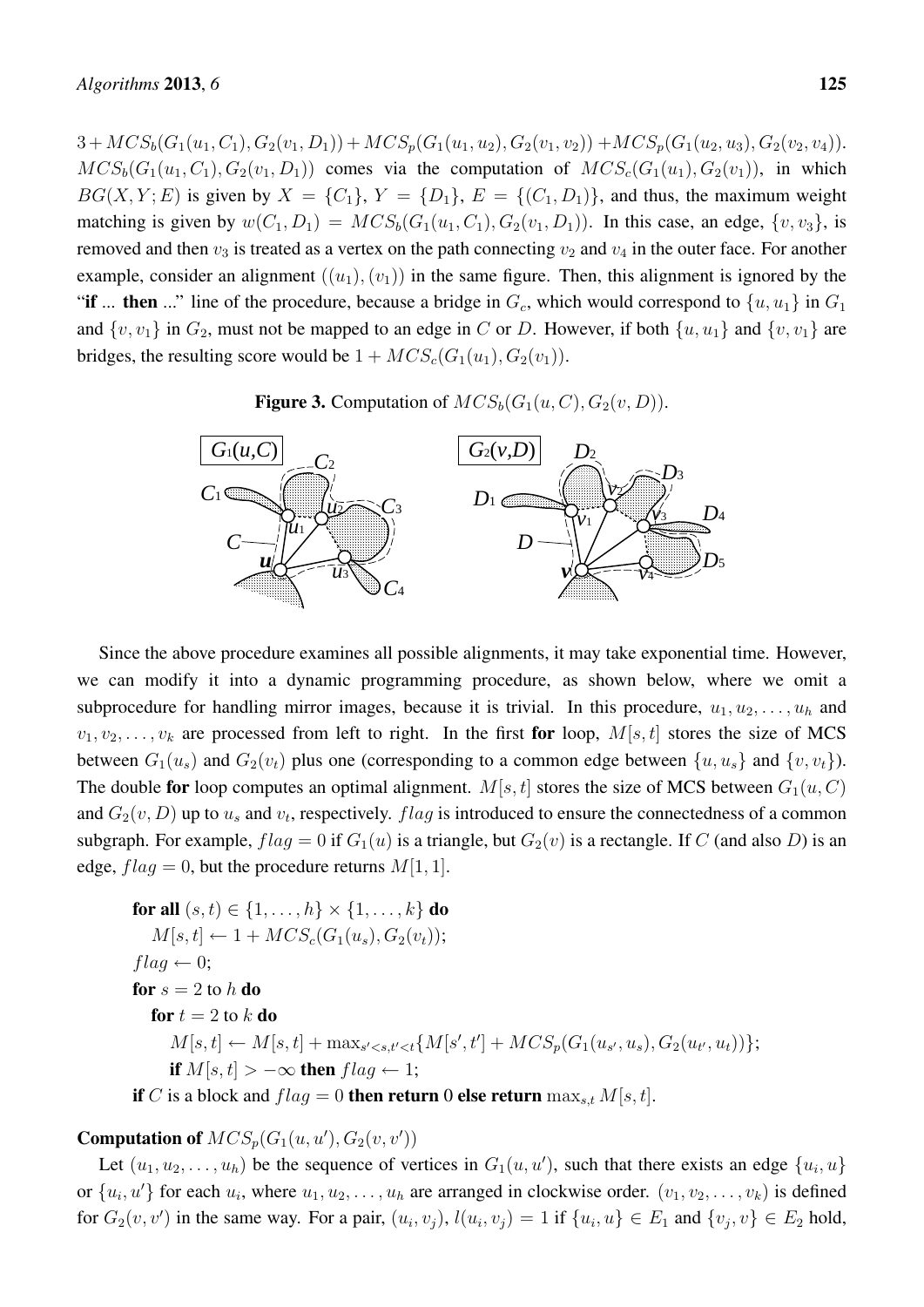otherwise,  $l(u_i, v_j) = 0$ . Similarly, for a pair,  $(u_i, v_j)$ ,  $r(u_i, v_j) = 1$  if  $\{u_i, u'\} \in E_1$  and  $\{v_j, v'\} \in E_2$ hold, otherwise,  $r(u_i, v_j) = 0$ . We compute  $MCS_p(G_1(u, u'), G_2(v, v'))$  by the following procedure, where it does not examine alignments with  $j_q < j_{q-1} < \cdots < j_1$ :

Procedure  $SimpleOuterMCS_p(G_1(u, u'), G_2(v, v'))$ if  $\{u, u'\} \in E_1$  and  $\{v, v'\} \in E_2$  then  $s_{\text{max}} \leftarrow 1$  else  $s_{\text{max}} \leftarrow -\infty$ ; for all alignments  $((u_{i_1}, u_{i_2}, \ldots, u_{i_g}), (v_{j_1}, v_{j_2}, \ldots, v_{j_g}))$  do if  $l(u_{i_t}, v_{j_t}) = 0$  and  $r(u_{i_t}, v_{j_t}) = 0$  hold for some *t* then continue; if  $l(u_{i_1}, v_{j_1}) = 0$  or  $r(u_{i_g}, v_{j_g}) = 0$  holds then continue; if  $\{u, u'\}$  ∈  $E_1$  and  $\{v, v'\}$  ∈  $E_2$  then  $s$  ← 1 else  $s$  ← 0; for  $t = 1$  to  $g$  do  $s \leftarrow s + l(u_{i_t}, v_{j_t}) + r(u_{i_t}, v_{j_t}) + MCS_c(G_1(u_{i_t}), G_2(v_{j_t}));$ for  $t = 2$  to g do  $s \leftarrow s + MCS_p(G_1(u_{i_{t-1}}, u_{i_t}), G_2(v_{j_{t-1}}, v_{j_t}));$  $s_{\text{max}} \leftarrow \max(s, s_{\text{max}});$ return  $s_{\text{max}}$ .

This procedure returns  $-\infty$  if there is no connected common subgraph between  $G_1(u, u')$  and  $G_2(v, v')$  that contains  $(w, w')$  corresponding to both  $(u, u')$  and  $(v, v')$ . It should be noted that the first line in the body of the main loop puts the constraint that all corresponding pairs,  $(u_{i_t}, v_{j_t})$ , in an alignment must be connected to either  $(u, v)$  or  $(u', v')$ , and the second line puts the constraint that  $(u_{i_1}, v_{j_1})$  must be connected to  $(u, v)$  and  $(u_{i_g}, v_{j_g})$  must be connected to  $(u', v')$ .

As an example, consider an alignment,  $((u_1, u_2, u_3, u_4), (v_1, v_2, v_3, v_5))$ , in Figure 4. Then, the score is given by  $4 + MCS_p(G_1(u_1, u_2), G_2(v_1, v_2)) + MCS_p(G_1(u_2, u_3))$  $G_2(v_2, v_3)$  +  $MCS_b(G_1(u_3, C_3), G_2(v_3, D_4))$  +  $MCS_p(G_1(u_3, u_4), G_2(v_3, v_5))$ , where  $MCS_b(G_1(u_3, C_3), G_2(v_3, D_4)$  is given via the computation of  $MCS_c(G_1(u_3), G_2(v_3))$ .

**Figure 4.** Computation of  $MCS_p(G_1(u, u'), G_2(v, v'))$ .



For another example, the score is  $-\infty$  for each of alignments,  $((u_1, u_3), (v_4, v_5)), ((u_1, u_2), (v_1, v_2))$ and  $((u_3), (v_3))$ , whereas the score of  $((u_2), (v_3))$  is 2, since  $\{u, u'\} \notin E$ ,  $\{v, v'\} \notin E$ ,  $l(u_2, v_3) = 1$ ,  $r(u_2, v_3) = 1$  and  $MCS_c(G_1(u_2), G_2(v_3)) = 0$ . It is to be noted that vertices not appearing in an alignment can match in a later dynamic programming process; for example,  $u_2$  can match with  $v_2$  under an alignment of  $((u_1, u_3), (v_1, v_4))$ , although edges  $\{u, u_2\}$  and  $\{v, v_2\}$  are ignored.

As in the case of  $SimpleOuterMCS_b(G_1(u, C), G_2(v, D))$ ,  $SimpleOuterMCS_p$  $(G_1(u, u'), G_2(v, v'))$  can be modified into a dynamic programming version.

Then, we have the following theorem: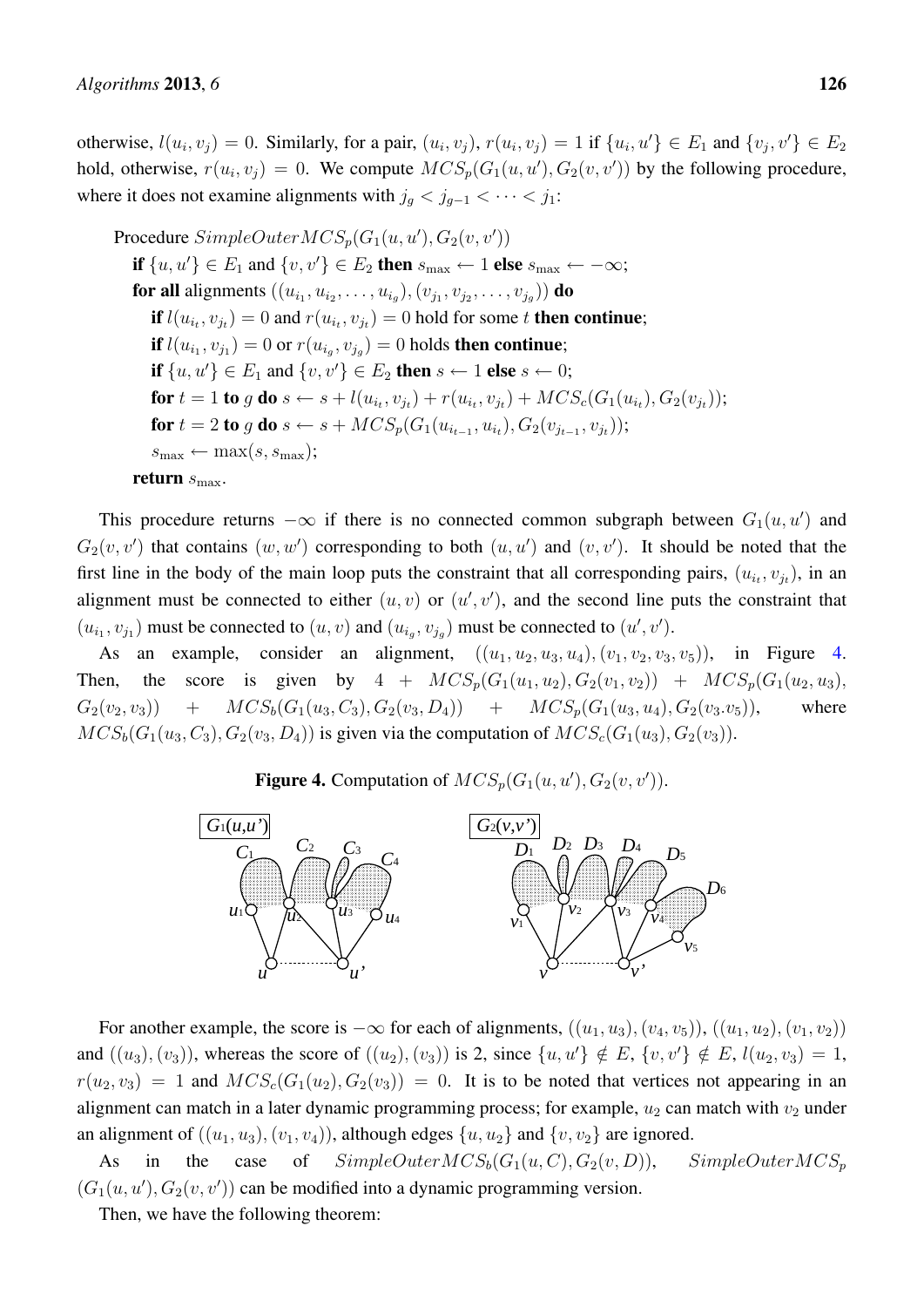#### Theorem 1 *SIMPLE-OUTER-MCS can be solved in polynomial time.*

Proof. First we consider the correctness of the algorithm  $SimpleOuterMCS(G_1, G_2)$ . The crucial points of the algorithm are that it examines all possible combinations of the neighbors via alignments examined in  $SimpleOuterMCS_b(G_1(u, C), G_2(v, D))$  for each pair of cut vertices  $(u, v)$ and via alignments examined in  $SimpleOuterMCS_p(G_1(u, u'), G_2(v, v'))$  for each pair of cut pairs  $((u, u'), (v, v'))$ , where the connectedness in the latter case is taken care of by the use of  $l(u_i, v_j)$  and  $r(u_i, v_j)$ . It should be noted that non-neighbors of *u* cannot be neighbors of a node corresponding to *u* in MCS, and the ordering of neighbors must be preserved by Fact 1. Therefore, examination of all alignments covers all valid combinations of neighbors. Based on these facts, it is straightforward to see that  $SimpleOuterMCS(G_1, G_2)$  correctly computes the size of MCS.

Next, we consider the time complexity. Since we examine  $O(n^2)$  possible root pairs, we focus on the case where the roots are fixed, where *n* is the maximum number of vertices in  $G_1$  and  $G_2$ .

Although *SimpleOuterMCS*(*G*1*, G*2) is described as a recursive algorithm, the numbers of required scores of  $MCS(G_1(u), G_2(v))$ ,  $MCS(G_1(u, C), G_2(v, D))$  and  $MCS(G_1(u, u'), G_2(v, v'))$  are  $O(n^2)$ ,  $O(n^2)$  and  $O(n^4)$ , respectively. Therefore, by storing these values in some tables, we can transform *SimpleOuterMCS*  $(G_1, G_2)$  into a dynamic programming algorithm.

Computation of  $MCS(G_1(u), G_2(v))$  can be done in  $O(n^3)$  time per call, because a maximum weight bipartite matching can be computed in  $O(n^3)$  time [22]. Using the dynamic programming version, the computation of each of  $MCS(G_1(u, C), G_2(v, D))$  and  $MCS(G_1(u, u'), G_2(v, v'))$  can be done in  $O(h^2k^2) \leq O(n^4)$  time per call.

Therefore, the total time complexity is  $O(n^2) \times (O(n^2) \times O(n^3) + O(n^2) \times O(n^4) + O(n^4) \times O(n^4)) =$  $O(n^{10})$ .  $\Box$ <sup>10</sup>).

Though it might be possible to substantially reduce the degree of polynomial by some simplification, as done in [11], we do not go further, because our main purpose is to present a polynomial-time algorithm for the non-restricted (but bounded degree) case.

#### 4. Algorithm for Outerplanar Graphs of Bounded Degree

In order to extend the algorithm in Section 3 for a general (but bounded degree) case, we need to consider the decomposition of biconnected components. For example, consider graphs  $G_1$  and  $G_2$  in Figure 5. We can see that in order to obtain a maximum common subgraph, biconnected components in  $G_1$  and  $G_2$  should be decomposed, as shown in Figure 5, where there can be multiple ways of optimal decompositions in general. This is the crucial point, because considering all possible decompositions easily leads to exponential-time algorithms. In order to characterize decomposed components, we introduce the concept of a *blade*, as shown below (see also Figure 6).

Suppose that  $v_{i_1}, \ldots, v_{i_k}$  are the vertices of a half block arranged in this order, and  $v_{i_1}$  and  $v_{i_k}$  are respectively connected to *v* and *v'*, where *v* and *v'* can be the same vertex. If we cut one edge,  $\{v_{i_h}, v_{i_{h+1}}\}$ for  $i_h \in \{2, 3, ..., k-2\}$ , we obtain two half blocks, one induced by  $v_{i_1}, v_{i_2}, \ldots, v_{i_h}$  and the other induced by  $v_{i_k}, v_{i_{k-1}}, \ldots, v_{i_{h+1}}$ . However, only one half block is obtained in the case of  $i_1 = i_h$  or  $i_k = i_{h+1}$ , and no half block is obtained in the case of  $k = 2$  (see Figure 7). Each of these half blocks is a chain of biconnected components called a *blade body*, and a subgraph consisting of a blade body and its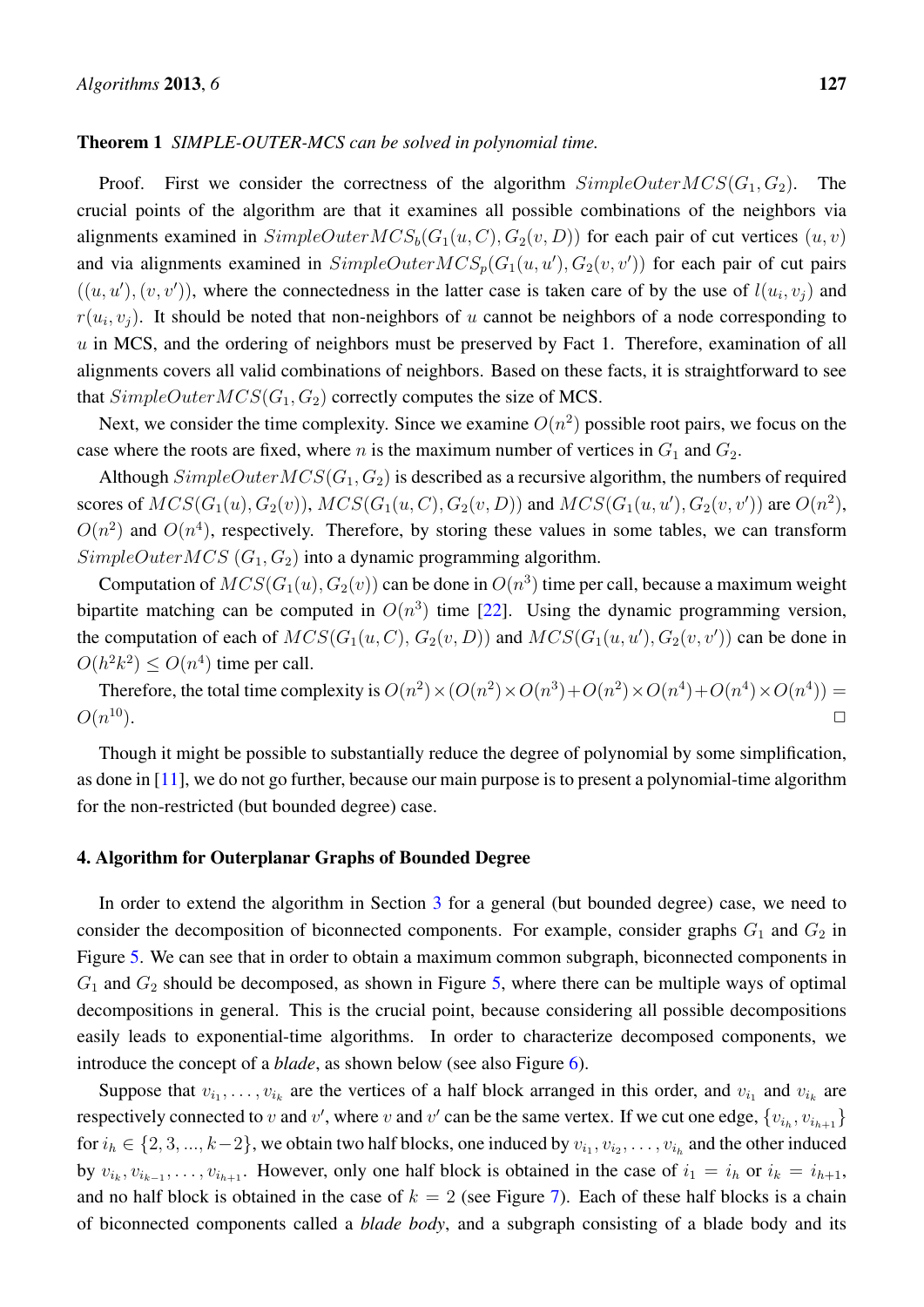descendants is called a *blade*. Vertices  $v_{i_1}$  and  $v_{i_k}$ , an edge  $\{v_{i_h}, v_{i_{h+1}}\}$  and vertices  $v_{i_h}, v_{i_{h+1}}$  are called *base vertices*, a *tip edge* and *tip vertices*, respectively. The sequence of edges in the shortest path from  $v_{i_1}$  to  $v_{i_h}$  (resp. from  $v_{i_k}$  to  $v_{i_{h+1}}$ ) is called the *backbone* of a blade. As a result, the edges between two blades are deleted (it does not cause a problem, because all possible configurations are examined, as discussed later). In addition, there exists three subcases, depending on the existence of edges  $\{v_{i_1}, v_{i_k}\}$ and  $\{v', v_{i_1}\}$  (cases with  $\{v, v_{i_k}\}$  can be handled in an analogous way). We need not consider the case where  $\{v', v_{i_1}\}\$ is deleted, but  $\{v_{i_1}, v_{i_k}\}\$ remains, because deletion of  $\{v', v_{i_1}\}\$ can be handled in the computation of  $MCS_p(G_1(u, u'), G_2(v, v'))$ :

- both  $\{v_{i_1}, v_{i_k}\}$  and  $\{v', v_{i_1}\}$  are deleted
- $\{v_{i_1}, v_{i_k}\}\$ is deleted, but  $\{v', v_{i_1}\}\$ remains
- both  $\{v_{i_1}, v_{i_k}\}$  and  $\{v', v_{i_1}\}$  remain

where these three cases are respectively denoted by "deletion of *e*", "deletion of *e*" and "deletion of *e*ˆ" (see Figure 7). It is to be noted that, in any case, we cannot have multiple tip edges simultaneously for the same pair, (*v, v′* ), because disconnected component(s) would appear if multiple tip edges exist.

Figure 5. Example of a difficult case.



Figure 6. (A) Construction of blades where subgraphs, excluding gray regions (descendant components), are blade bodies; and (B) schematic illustration of a blade.

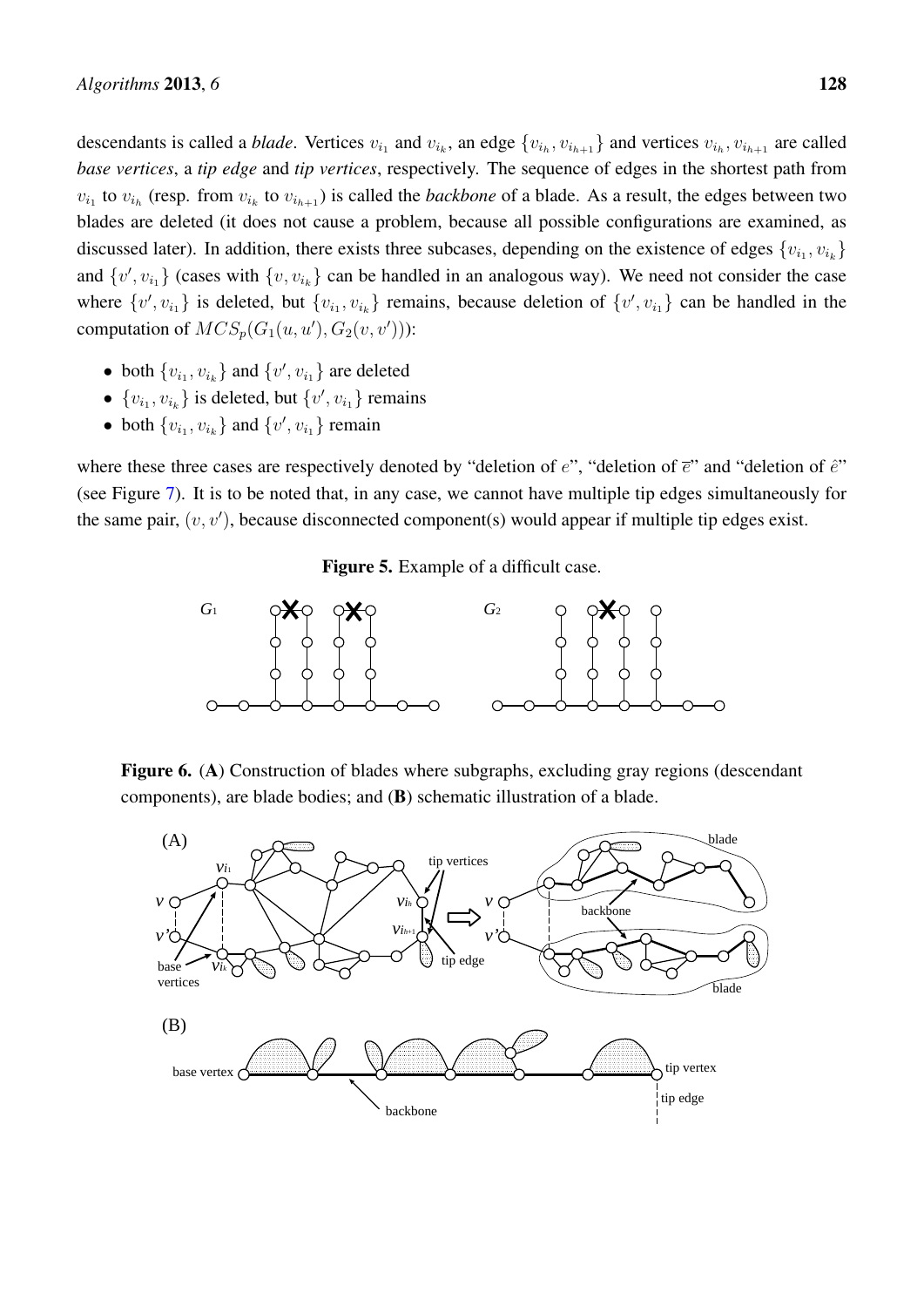

In addition, we allow  $\{v, v_{i_1}\}$  (resp.  $\{v', v_{i_k}\}\)$  to be a tip edge. In this case, after removing this tip edge, the resulting half block induced by  $v_{i_k}, \ldots, v_{i_2}, v_{i_1}$  (resp.  $(v_{i_1}, v_{i_2}, \ldots, v_{i_k})$ ) is a blade body, where  $v_{i_k}$  (resp.  $v_{i_1}$ ) becomes the base vertex. For example, the rightmost blade in Figure 8 is created by removing a tip edge  $\{u, u_5\}$  and  $u_4$  becomes the base vertex.

**Figure 8.** Example of configuration and its resulting subgraph of  $G_1(u)$ . Black circles, dark gray regions and thin dotted lines denote selected vertices, blades and removed edges, respectively. Block  $C_1$  and edges  $e_1, e_2$  are the children of *u* in  $G_1(u)$ , where block  $H_1$  is a child of  $e_1$ , blocks  $H_2$ ,  $H_3$  are children of  $C_1$  and block  $H_4$  is a child of  $e_2$ . Edges,  $e_a$ ,  $e_b$ , are tip edges, where  $\{u, u_5\}$  is also regarded as a tip edge. Then, edge  $e_1$  is deleted along with block  $H_1$ , whereas edge  $e_2$  remains as it is. Block  $C_1$  is divided into block  $C'_1$ , blades  $B_1, \ldots, B_5$  and edge  $e'_1$ , where blocks,  $H_2, H_3$ , and blades,  $B_1, B_2, B_3$ , are children of  $C'_1$ and blades,  $B_4$ ,  $B_5$ , are children of  $e'_1$ . In the resulting subgraph, block,  $C'_1$ , and edges,  $e'_1$ ,  $e'_2$ , are the children of *u*.



Since a blade can be specified by a pair of base and tip vertices and an orientation (clockwise or counterclockwise), there exist  $O(n^2)$  blades in  $G_1$  and  $G_2$ . Of course, we need to consider the possibility that during the execution of the algorithm, other subgraphs may appear from which new blades are created. However, we will show later that blades appearing in the algorithm are restricted to be those in  $G_1$  and  $G_2$ .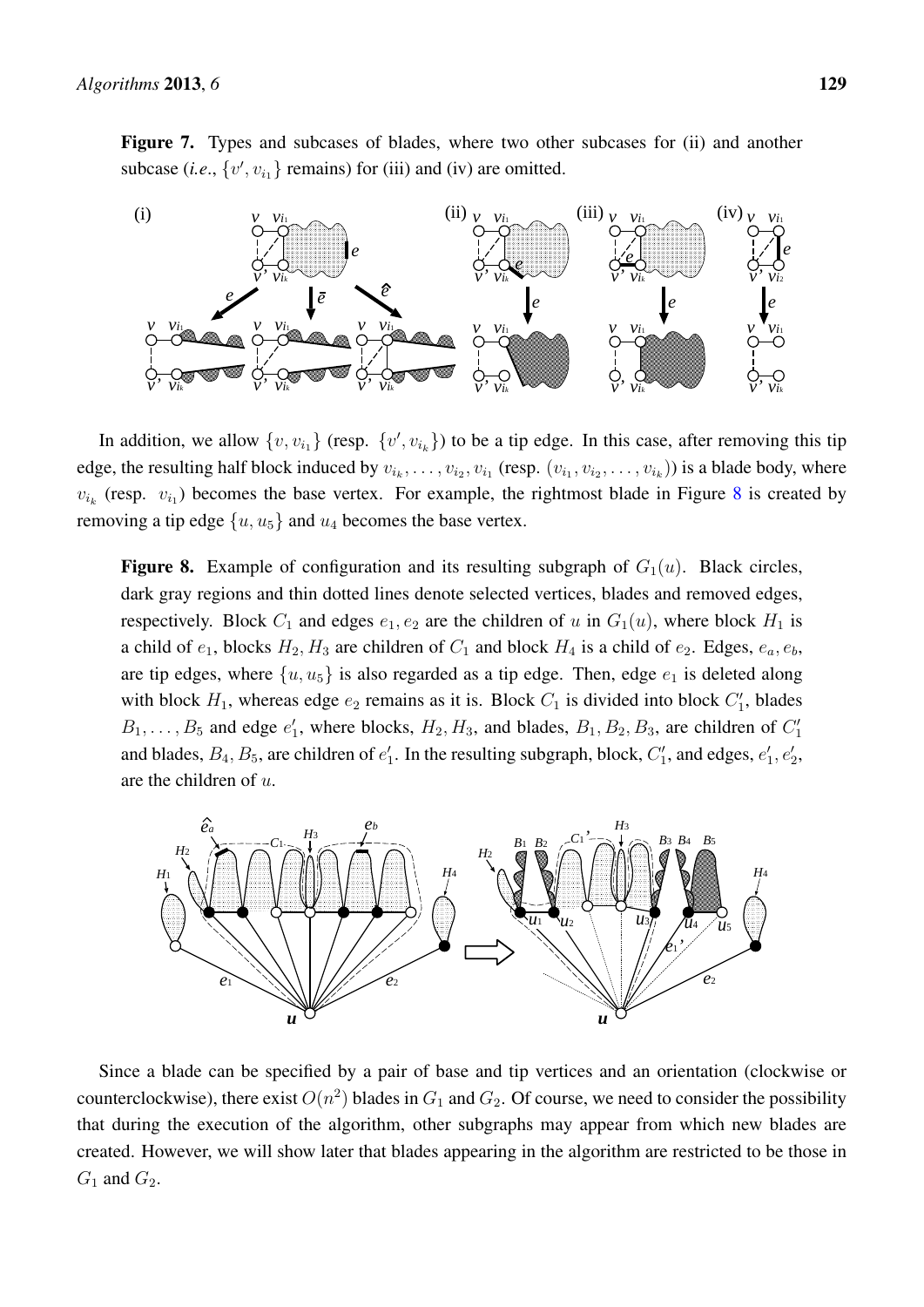#### *4.1. Description of Algorithm*

In this subsection, we describe the algorithm as a recursive procedure, which can be transformed into a dynamic programming one, as stated in Section 3.

The main procedure,  $OuterMCS(G_1, G_2)$  is the same as that mentioned in Section 3, and we recursively compute three kinds of scores:  $MCS<sub>c</sub>(G<sub>1</sub>(u), G<sub>2</sub>(v))$ ,  $MCS<sub>b</sub>(G<sub>1</sub>(u, C), G<sub>2</sub>(v, D))$  and  $MCS_p(G_1(u, u'), G_2(v, v'))$ , where cut vertices, cut pairs, blocks and bridges do not necessarily mean those in the original graphs, but may mean those in subgraphs generated by the algorithm.

#### **Computation of**  $MCS<sub>c</sub>(G<sub>1</sub>(u), G<sub>2</sub>(v))$

Let  $C_1, \ldots, C_{h_1}$  and  $e_1, \ldots, e_{h_2}$  be children of *u*, where  $C_i$ 's and  $e_j$ 's are blocks and bridges, respectively. Let  $u_{i_1}, \ldots, u_{i_h}$  be the neighboring vertices of *u* that are contained in the children of *u*. We define a *configuration* as a tuple of the following (see Figure 8).

- $s(u_{i_j}) \in \{0,1\}$  for  $j = 1, \ldots, k$ :  $s(u_{i_j}) = 1$  means that  $u_{i_j}$  is selected as a neighbor of u in a common subgraph, otherwise  $s(u_{i_j}) = 0$ .  $u_{i_j}$  is called a *selected vertex* if  $s(u_{i_j}) = 1$ .
- $tip(u_{i_j}, u_{i_k})$ :  $e = tip(u_{i_j}, u_{i_k})$  is an edge in  $B(u_{i_j}, u_{i_k})$ , where B is the block containing  $u_{i_j}$ ,  $u_{i_k}$  and *u*. This edge is defined only for a consecutive selected vertex pair,  $u_{i_j}$  and  $u_{i_k}$ , in the same block  $(i.e., B(u_{i_j}, u_{i_k})$  does not contain any other selected vertex). *e* is used as a tip edge, where *e* can be empty, which means that we do not cut any edge in  $B(u_{i_j}, u_{i_k})$ . It is to be noted that, at most, one edge in  $B(u_{i_j}, u_{i_k})$  can be a tip edge, and thus, each  $B(u_{i_j}, u_{i_k})$  is divided into, at most, two blade bodies; further decomposition will be done in later steps. We also consider  $\bar{e}$  and  $\hat{e}$  for  $e = tip(u_{i_j}, u_{i_k})$  whenever available.

Each configuration defines a subgraph of  $G_1(u)$  as follows:

- $e_i = \{u_{i_j}, u\}$   $(i \in \{1, ..., h_2\})$  remains if  $s(u_{i_j}) = 1$ . Otherwise,  $e_i$  is removed along with its descendants.
- If no vertex in  $C_i$  is selected, it is removed along with its descendants. Otherwise,  $C_i$  is divided into blocks, blade bodies (according to  $s($ ...)'s and  $tip($ ...)'s) and bridges, where edges,  $\{u_{i_j}, u\}$ with  $s(u_{i_j}) = 0$ , are removed.

Let  $C'_1, \ldots, C'_{p_1}$  and  $e'_1, \ldots, e'_{p_2}$  be the resulting blocks and bridges containing *u*, which are new 'children' of *u*, for a configuration,  $F_1$ . Configurations are defined for  $G_2(v)$  in an analogous way. Let  $D'_1, \ldots, D'_{q_1}$  and  $f'_1, \ldots, f'_{q_2}$  be the resulting new children of *v* for a configuration  $F_2$  of  $G_2$ . As stated in Section 3, we construct a bipartite graph *BG<sup>F</sup>*1*,F*<sup>2</sup> by

$$
w(C'_i, f'_j) = 0
$$
  
\n
$$
w(C'_i, D'_j) = MCS_b(G_1(u, C'_i), G_2(v, D'_j))
$$
  
\n
$$
w(e'_i, D'_j) = 0
$$
  
\n
$$
w(e'_i, f'_j) = MCS_b(G_1(u, e'_i), G_2(v, f'_j))
$$

and we compute the weight of the maximum weight matching for each configuration pair  $(F_1, F_2)$ ( although a bridge cannot be mapped on a block here, a bridge can be mapped to an edge in a block of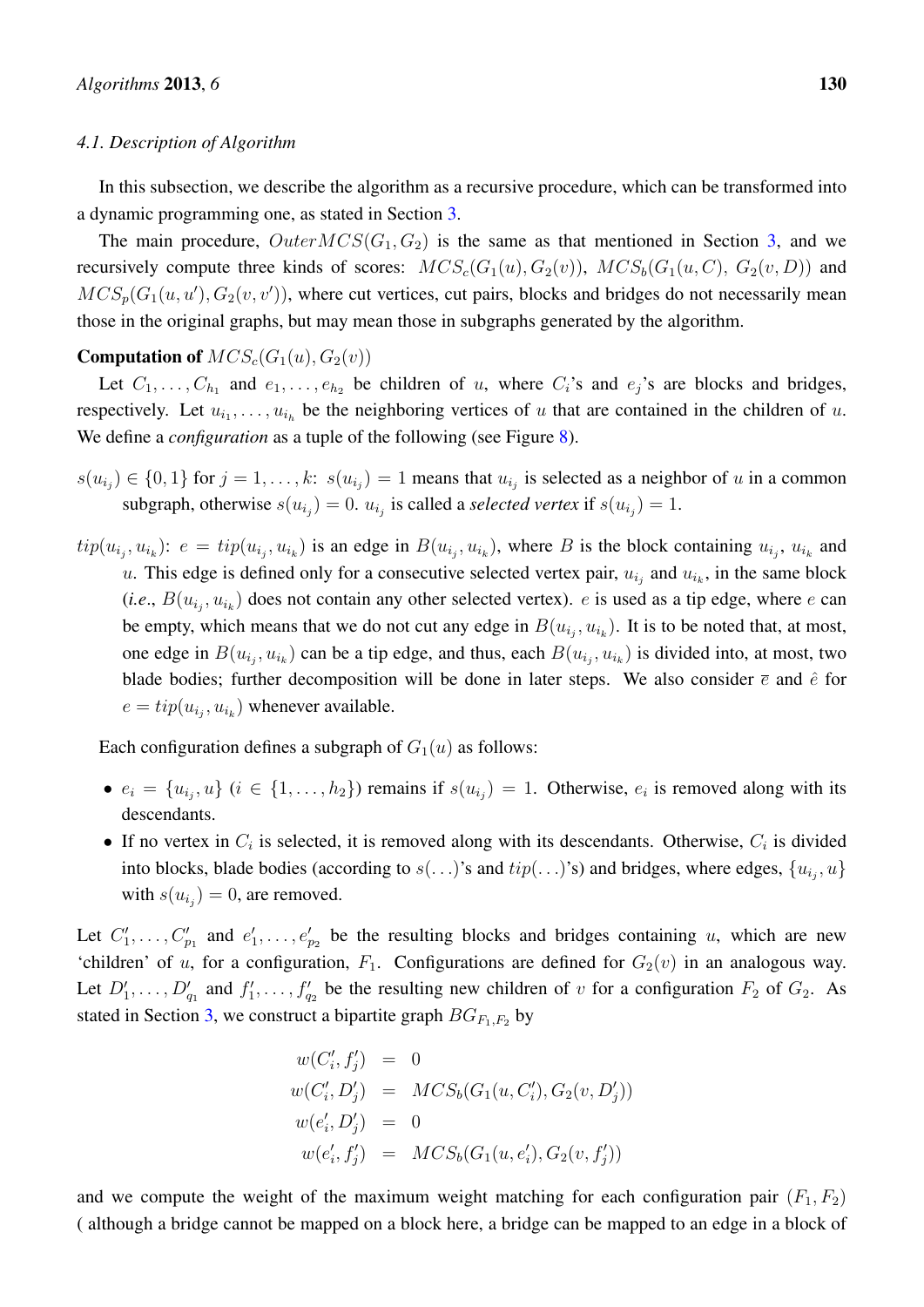an input graph by converting the block into smaller blocks and bridges using tip edge(s)). The following is a procedure for computing  $MCS_c(G_1(u), G_2(v))$ :

Procedure  $OuterMCS<sub>c</sub>(G<sub>1</sub>(u), G<sub>2</sub>(v))$  $s_{\text{max}} \leftarrow 0;$ for all configurations  $F_1$  for  $G_1(u)$  do for all configurations  $F_2$  for  $G_2(v)$  do  $s \leftarrow$  weight of the maximum weight matching of  $BG_{F_1,F_2}$ ; if  $s > s_{\text{max}}$  then  $s_{\text{max}} \leftarrow s$ ; return  $s_{\text{max}}$ .

## **Computation of**  $MCS_b(G_1(u, C'), G_2(v, D'))$

This score can be computed, as stated in Section 3, although we should take blades into account. In this case, we can directly examine all possible alignments, because the number of neighbors of *u* or *v* is bounded by a constant, and we need to examine a constant number of alignments.

## **Computation of**  $MCS_p(G_1(u, u'), G_2(v, v'))$

As in  $OuterMCS<sub>c</sub>(G<sub>1</sub>(u), G<sub>2</sub>(v))$ , we examine all possible configurations by specifying selected vertices and tip edges (see Figure 9). Each configuration defines a subgraph of  $G_1(u, u')$  (resp.  $G_2(v, v')$ ). This subgraph contains three kinds of biconnected components:

- (i) components connecting only to *u* (resp. *v*)
- (ii) components connecting only to  $u'$  (resp.  $v'$ ) and
- (iii) component connecting to both  $u$  and  $u'$  (resp.  $v$  and  $v'$ ), where this type (iii) component is uniquely determined.

**Figure 9.** Example of configuration and its resulting subgraph for  $G_1(u, u')$ . Black circles, dark gray regions and thin dotted lines denote selected vertices, blade, and removed edges, respectively. Edges,  $e_a$ ,  $e_b$ , are tip edges, where  $\{u', u''\}$  is also regarded as a tip edge. In the resulting subgraph,  $C'_1$  is a type (i) component,  $e'_1$  and  $e'_2$  are type (ii) components and  $C_0(u, u')$  is a type (iii) component.



For each of type (i) and type (ii) components, we construct a bipartite graph, as in  $OuterMCS(G_1(u), G_2(v))$ , although blades might appear in the recursive process. Let the resulting bipartite graphs be  $BG_{F_1,F_2}^l$  and  $BG_{F_1,F_2}^r$ , respectively. Let  $C_0(u, u')$  and  $D_0(v, v')$  be type (iii)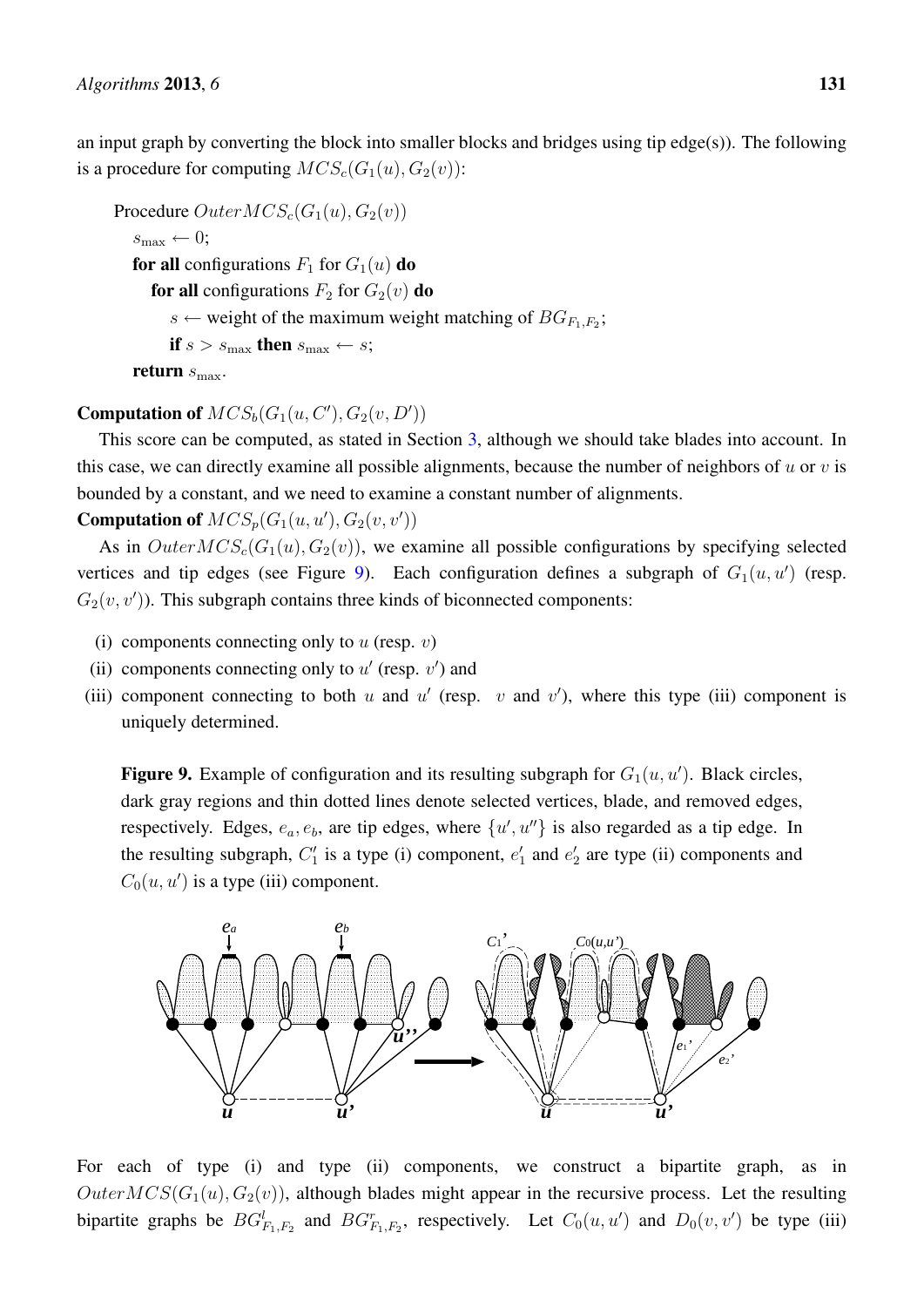components (*i.e.*, half blocks) for  $G_1(u, u')$  and  $G_2(v, v')$ , respectively. For this pair of components, we compute a maximum common subgraph, as in  $SimpleOuterMCS(G_1(u, u'), G_2(v, v'))$ . The following is a pseudocode of  $OuterMCS(G_1(u,u'),G_2(v,v'))$ :

Procedure  $OuterMCS(G_1(u, u'), G_2(v, v'))$  $s_{\text{max}} \leftarrow 0;$ for all configurations  $F_1$  for  $G_1(u, u')$  do for all configurations  $F_2$  for  $G_2(v, v')$  do  $s \leftarrow$  score of the maximum common subgraph between  $C_0(u, u')$  and  $D_0(v, v')$ ;  $s \leftarrow s$  + weight of the maximum weight matching of  $BG_{F_1,F_2}^l$ ;  $s \leftarrow s$  + weight of the maximum weight matching of  $BG_{F_1,F_2}^r$ ; if  $s > s_{\text{max}}$  then  $s_{\text{max}} \leftarrow s$ ; return  $s_{\text{max}}$ .

#### *4.2. Analysis*

As mentioned before, each blade is specified by base and tip vertices in  $G_1$  or  $G_2$  and an orientation. Each half block is also specified by two vertices in a block in  $G_1$  or  $G_2$ . We show that this property is maintained throughout the execution of the algorithm and bound to the number of half blocks and blades, as below.

**Lemma 1** The number of different half blocks and blades appearing in  $OuterMCS(G_1, G_2)$  is  $O(n^2)$ .

*Proof.* We prove it by mathematical induction on the number of steps in the execution of the algorithm. At the beginning of the algorithm, this property is trivially maintained, because we only have  $G_1$  and  $G_2$ . A new half block (along with its descendants) or a new blade is created only when graphs are modified according to a configuration or alignment. In the alignment case, it is straightforward to see that new half blocks are half blocks of the current block or current half block. It can also be seen that whenever a blade is newly created, it is a half block (along with descendants) of the current block or current half block. The crucial cases lie when an existing blade is modified according to a configuration. Let *u* and  $\{u, w\}$  be the base vertex and a backbone edge in a blade *BD*, respectively. Let  $C_0$  be the block in  $G_1$ (resp.  $G_2$ ) from which  $BD$  was created. Then, we need to consider the following three cases (Figure 10) ( new blades may also be created by a tip edge in a half block specified by a pair of selected vertices):

(a) *w* is not selected.

The base vertex of a new blade is the selected vertex nearest to *w* in the first block (*i.e*., block containing  $u$ ) of  $BD$ . Since the original blade body was a half block of a block  $C_0$ , the resulting blade body is also a half block of *C*0.

- (b) *w* is selected, and there is no tip edge between *w* and its nearest selected vertex. The resulting blade body begins from  $w$  (in the next step), which is a half block of  $C_0$ .
- (c) *w* is selected, and there is a tip edge between *w* and its nearest selected vertex. The resulting blade body begins from  $w$ , which is a half block of  $C_0$ . Furthermore, two (or less) new blade bodies are created, both of which are half blocks of *C*0.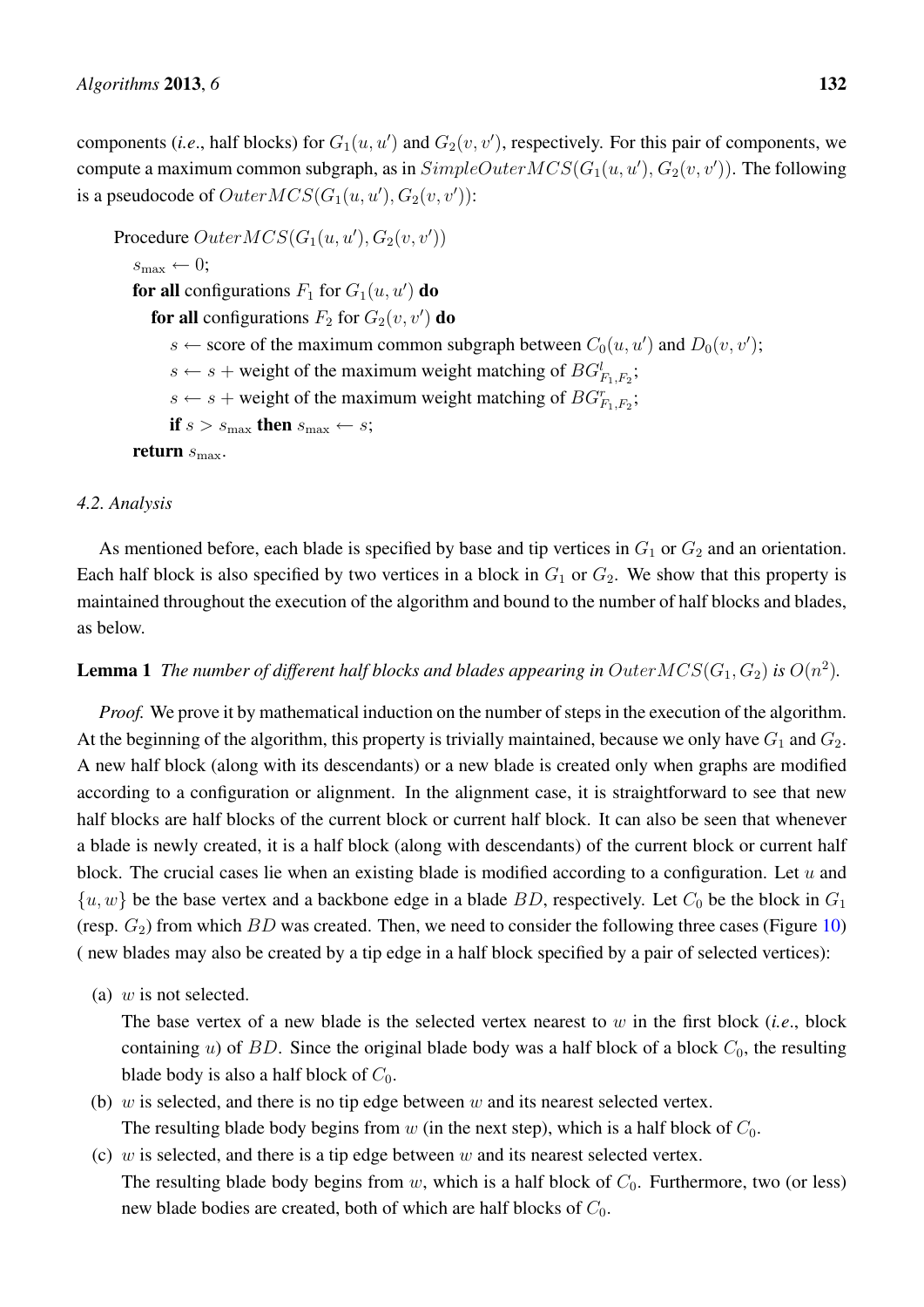Therefore, we can see that every half block or blade appearing in the algorithm is specified by two vertices in a block of  $G_1$  or  $G_2$ , from which the lemma follows.  $\Box$ 

Figure 10. Three cases considered in the proof of Lemma 1. Bold lines and dark gray regions denote backbone edges and new blade bodies, respectively.



Finally, we obtain the following theorem.



*Proof.* It is straightforward to check the correctness of the algorithm, because it implicitly examines all possible common subgraphs via alignment, decomposition by configurations and bipartite matching, where Fact 1 enables us to use alignment and dynamic programming. Therefore, we focus on the time complexity.

Since the number of half blocks and blades is  $O(n^2)$  and the maximum degree is bounded, the number of different  $G_1(u)$ 's and  $G_1(u, u')$ 's (resp.  $G_2(v)$ 's and  $G_2(v, v')$ 's) appearing in the algorithm, some of which can be obtained from subgraphs of  $G_1$  (resp.  $G_2$ ), is  $O(n^3)$ , where an additional  $O(n)$  factor comes from the fact that  $O(n)$  new blocks and bridges may be created per blade. Therefore, we can transform the recursive algorithm into a dynamic programming algorithm using  $O(n^3) \times O(n^3) = O(n^6)$ size tables.

For each subgraph appearing in  $OuterMCS(G_1(u), G_2(v))$  or  $OuterMCS(G_1(u, u'), G_2(v, v'))$  as an argument, the number of configurations is  $O(n^{2D-3})$ , because there exists at most  $2D-2$  neighboring vertices (excluding those nearer to the root) of *u* and *u'* (resp. *v* and *v'*) for a constant, *D*, (*D* > 2) and a tip edge lies between a path connecting two neighboring vertices. For some block pair, we need to examine all possible alignments. Since the maximum degree is bounded by constant, *D*, we need to examine a constant number of alignments, and thus, this calculation can be done in constant time. By the same reason, a maximum matching can be computed in constant time. All other miscellaneous operations, which include modification of edges and summation of scores, can be performed in  $O(n^2)$ time per pair of configurations, pair of biconnected components and pair of half blocks. Since we need to examine  $O(n^2)$  pairs of the roots, the total computation time is:

$$
O(n^2) \times O(n^6) \times O(n^{2D-3}) \times O(n^{2D-3}) \times O(n^2) = O(n^{4D+4})
$$

for a constant, *D* (a constant factor depending only on *D* is ignored here, because we assume that *D* is a  $\Box$   $\Box$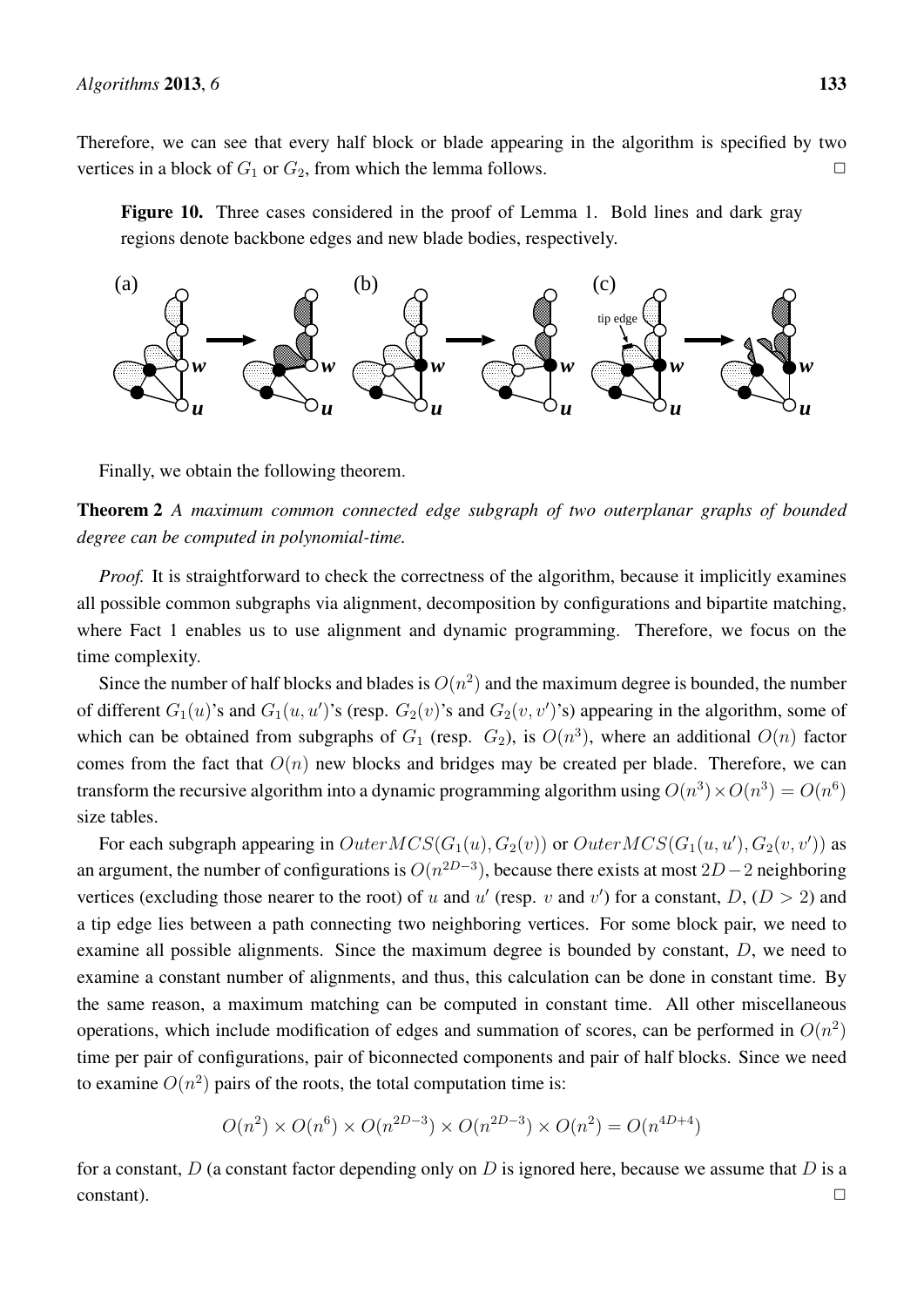#### 5. Concluding Remarks

We have presented a polynomial-time algorithm for the maximum common connected edge subgraph problem for outerplanar graphs of bounded degree. However, it is not practically efficient. Therefore, development of a much faster algorithm is left as an open problem. Although the proposed algorithm might be modified for outputting all maximum common subgraphs, it would not be an output-polynomial-time algorithm. Therefore, such an algorithm should also be developed.

Recently, it has been shown that the maximum common connected edge subgraph problem is NP-hard, even for partial *k*-trees of a bounded degree, where  $k = 11$  [23]. Since outerplanar graphs have treewidth 2 and most chemical compounds have a treewidth of at most 3 [10,18], to decide whether the problem for partial *k*-trees is NP-hard for  $k = 3$  is left as an interesting open problem.

#### Acknowledgments

Tatsuya Akutsu was partly supported by JSPS, Japan (Grants-in-Aid 22240009 and 22650045). Takeyuki Tamura was partly supported by JSPS, Japan (Grant-in-Aid for Young Scientists (B) 23700017).

#### References

- 1. Conte, D.; Foggia, P.; Sansone, C.; Vento, M. Thirty years of graph matching in pattern recognition. *Int. J. Pattern Recognit. Artif. Intell.* 2004, *18*, 265–298.
- 2. Shearer, K.; Bunke, H.; Venkatesh, S. Video indexing and similarity retrieval by largest common subgraph detection using decision trees. *Pattern Recognit.* 2001, *34*, 1075–1091.
- 3. Raymond, J.W.; Willett, P. Maximum common subgraph isomorphism algorithms for the matching of chemical structures. *J. Comput. Aided Mol. Des.* 2002, *16*, 521–533.
- 4. Hans-Christian Ehrlich, H-C.; Rarey, M. Maximum common subgraph isomorphism algorithms and their applications in molecular science: A review. *WIREs Comput. Mol. Sci.* 2011, *1*, 68–79.
- 5. Abu-Khzam, F.N.; Samatova, N.F.; Rizk, M.A.; Langston, M.A. The Maximum Common Subgraph Problem: Faster Solutions via Vertex Cover. In *Proceedings of the 2007 IEEE/ACS International Conference Computer Systems and Applications, IEEE*, Piscataway, NJ, USA, 2007; pp. 367–373.
- 6. Huang, X.; Lai, J.; Jennings, S.F. Maximum common subgraph: Some upper bound and lower bound results. *BMC Bioinforma.* 2006, *7 (Suppl. 4)*, S6:1–S6:9.
- 7. Kann, V. On the Approximability of the Maximum Common Subgraph Problem. In *Proceedings of the 9th Symposium Theoretical Aspects of Computer Science*; Springer: Heidelberg, Germany, 1992; Volume 577, pp. 377–388.
- 8. Garey, M.R.; Johnson, D.S. *Computers and Intractability*; Freeman: New York, NY, USA, 1979.
- 9. Akutsu, T. A polynomial time algorithm for finding a largest common subgraph of almost trees of bounded degree. *IEICE Trans. Fundam.* 1993, *E76-A*, 1488–1493.
- 10. Yamaguchi, A.; Aoki, K.F.; Mamitsuka, H. Finding the maximum common subgraph of a partial *k*-tree and a graph with a polynomially bounded number of spanning trees. *Inf. Proc. Lett.* 2004, *92*, 57–63.